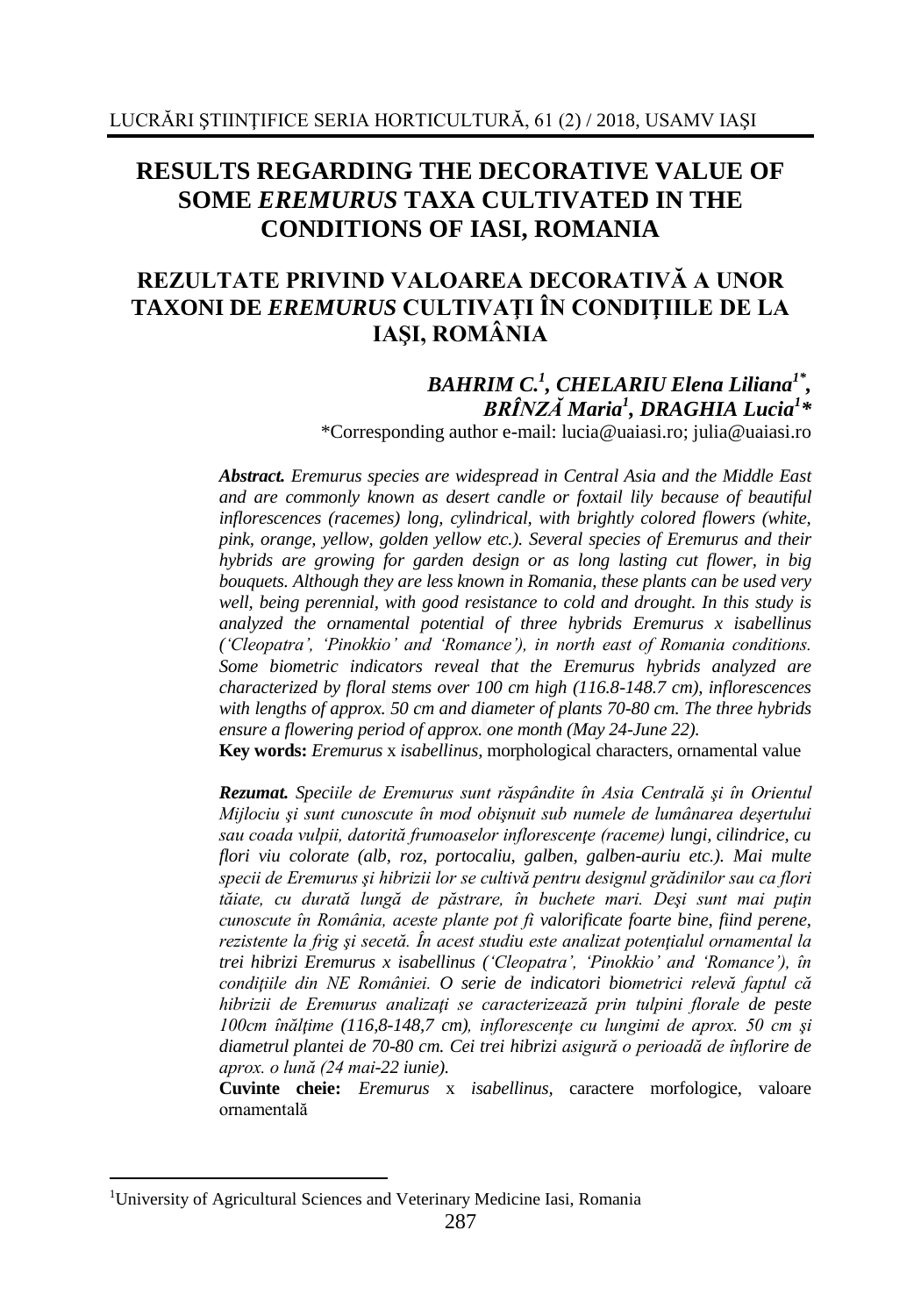#### **INTRODUCTION**

*Eremurus* (foxtail lilies, desert candles) are members of the family Liliaceae (Asphodelaceae) from the rocky meadows of semi-desert regions of Central Asia and the Middle East (Naderi Safar *et al.,* 2009).

These plants are herbaceous perennials, with fleshy roots, linear basal leaves and small flowers in dense racemes (Şelaru, 2007; [https://www.rhs.org.uk\)](https://www.rhs.org.uk/). Because it is native to drier regions, it does not require a lot of water and prefer a full-sun environment in a well-drained spot.

The species commonly grown as ornamental are *E. himalaicus*, *E. robustus* and *E. stenophyllus*, but there are many hybrids very important especially for garden. *Eremurus* is a novel commercially important specialty cut flower (Ahmad *et al.,* 2014).

Hybrids *Eremurus* x *isabellinus* R.Vilm. (named in honor of Archduchess Isabella of Austria)*,* derived from the crossing of *E. stenophyllus* with *E. olgae* (Vilmorin, 1905). *E. olgae* Regel. has linear grey-green leaves and produces racemes of white-pink stellate flowers from May to August; reach heights of 70-150 cm ([https://en.hortipedia.com/wiki/Eremurus\\_olgae](https://en.hortipedia.com/wiki/Eremurus_olgae)). *E. stenophyllus* (Boiss. & Buhse) Baker has stellate yellow flowers and leaves of 30-40 cm; height of floral stems is 90-150 cm.

The main aim of this study was to determine the ornamental potential of three *Eremurus* cultivars (hybrids *Eremurus* x *isabellinus*), in north east of Romania conditions.

## **MATERIAL AND METHOD**

This experiment was conducted in 2016-2017. Objects of a research were *Eremurus* cultivars growing in Iasi conditions (north east of Romania), in experimental field of the University of Agricultural Sciences and Veterinary Medicine. The present study comprised of three cultivars of *Eremurus*: 'Cleopatra', 'Pinokkio' and 'Romance'.

'Cleopatra' (fig. 1a) has peach-orange flowers and orange anthers, bluishgreen leaves in early and midsummer ([https://www.rhs.org.uk](https://www.rhs.org.uk/)).

'Pinokkio' (fig. 1b) has erect stems, to 1.5 m tall, with elegant orange-yellow flowers and burnt orange anthers ([https://www.rhs.org.uk](https://www.rhs.org.uk/)).

'Romance' (fig. 1c) has tall, stately spires of salmon pink flowers that appear as strap-like green foliage begins to die back.

The characters analyzed were: length and width of leaves, diameter of plants, height of floral stems, length and diameter of inflorescences. Also, the flowering period was recorded. Each cultivar analyzed was an experimental variant and as a control was considered the average of experience. The data was processed using analysis of variance (randomized design with three replications) by testing the difference between variants with LSD test (Săulescu and Săulescu, 1967). The symbols used to indicate the significance of the differences from the control are: ns=insignificant; o/x=negative/positive significant difference; oo/xx= negative/positive distinct significant difference; ooo/xxx=negative/positive very significant difference.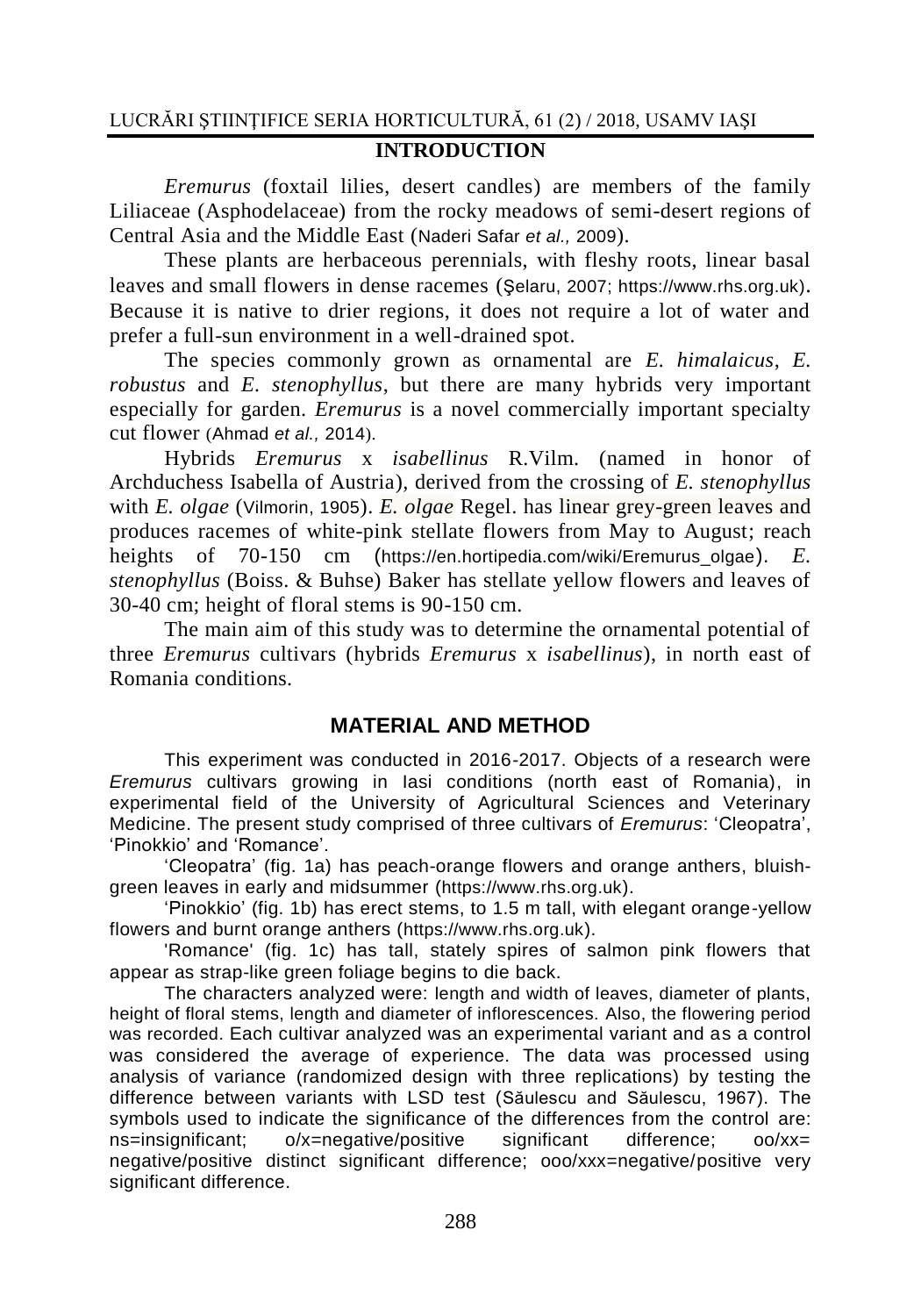

**Fig. 1** *Eremurus* cultivars: a) 'Cleopatra'; b) 'Pinokkio'; c) 'Romance' (original)

## **RESULTS AND DISCUSSIONS**

In table 1 are present the biometric indicators of leaves, floral stems and inflorescences of *Eremurus* cultivars analized.

*Table 1*

| <b>Parameter</b>                | <b>Cultivar</b> |            |           |
|---------------------------------|-----------------|------------|-----------|
|                                 | 'Cleopatra'     | 'Pinokkio' | 'Romance' |
| Length of leaves (cm)           | 73.0            | 48.5       | 60.5      |
| Width of leaves (cm)            | 1.4             | 1.2        | 1.6       |
| Diameter of plants (cm)         | 80.7            | 73.9       | 85.6      |
| Height of floral stems (cm)     | 148.7           | 116.8      | 135.5     |
| Length of inflorescences (cm)   | 48.8            | 44.6       | 56.7      |
| Diameter of inflorescences (cm) | 7.8             | 7.6        | 7.4       |

### **Biometrics of** *Eremurus* **cultivars**

Values of biometric determinations were compared with the average of experience, considered as control. The statistically assured differences were registered at the length of leaves, diameter of the plants, height of floral stems and length of inflorescence. In tables 2 and 3 are presented the results for these characters and the statistical significances.

The length of leaves exceeds 70 cm la cv. 'Cleopatra' (73 cm) and the differences are very significant positive compared to the control. For cv. 'Pinokkio'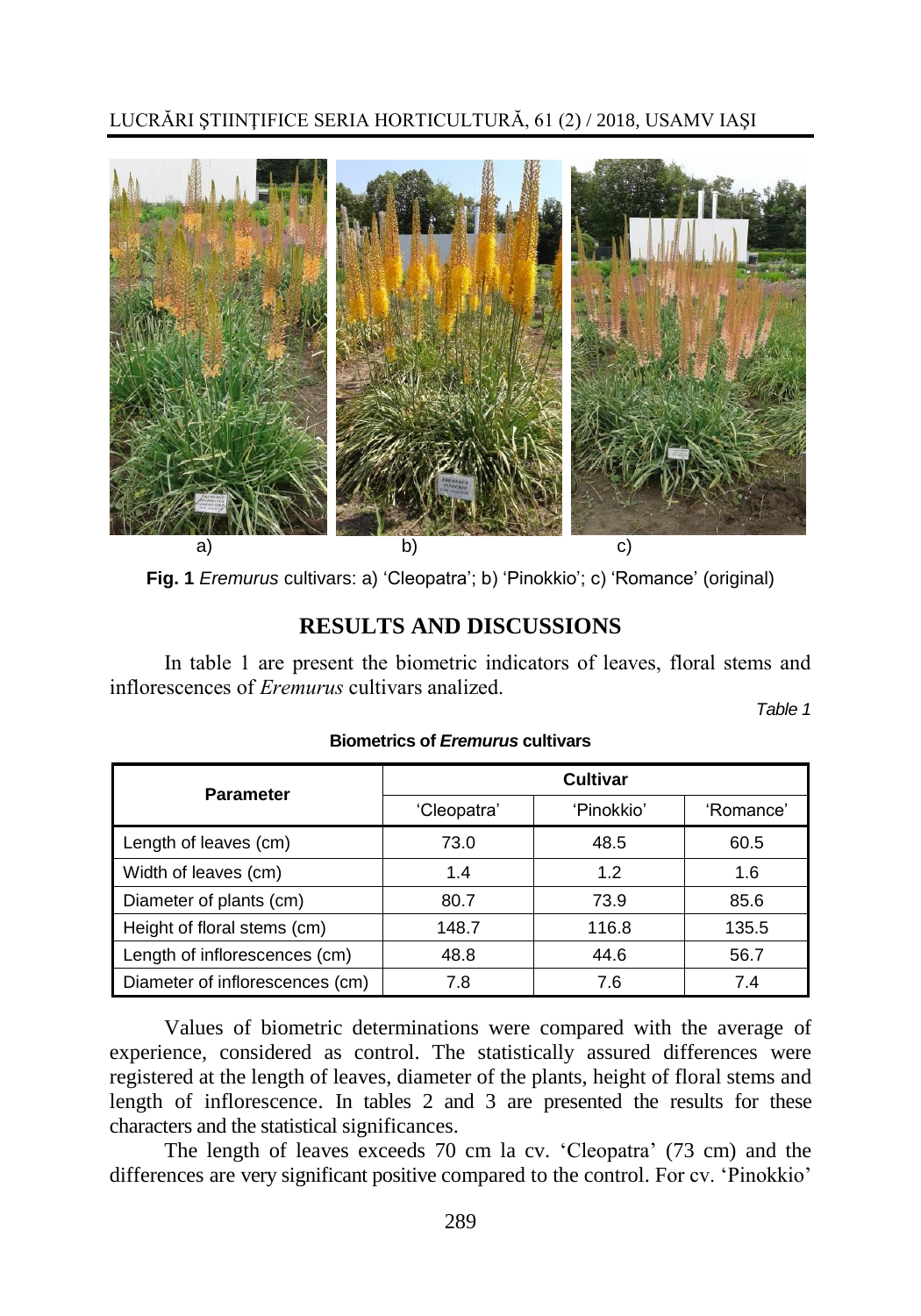the differences are very significant negative (Table 2). The diameter of the plants varies between 73.9 cm and 85.6 cm, with lower values at cv. 'Pinokkio' (tab. 2).

*Table 2*

|                       | Length of leaves (cm)  |                                                           | Diameter of plants (cm)   |                                                           |
|-----------------------|------------------------|-----------------------------------------------------------|---------------------------|-----------------------------------------------------------|
| Variant<br>(Cultivar) | Relative value<br>(% ) | Differences $(\pm)$<br>and significance<br>of differences | Relative value<br>$(\% )$ | Differences $(\pm)$<br>and significance<br>of differences |
| 'Cleopatra'           | 120.26                 | $12.3 \times x$                                           | 100.75                    | 0.6 <sup>ns</sup>                                         |
| 'Pinokkio'            | 79.90                  | $-12.2\frac{000}{ }$                                      | 92.26                     | $-6.2\frac{00}{00}$                                       |
| 'Romance'             | 99.67                  | $-0.2$ <sup>ns</sup>                                      | 106.87                    | $5.5^{\text{xx}}$                                         |
| Average<br>(control)  | 100.00                 |                                                           | 100.00                    |                                                           |
|                       |                        | $LSD 5% = 2.7$ ;<br>LSD $1\% = 4.5$ ;<br>$LSD 0.1% = 8.5$ |                           | $LSD 5% = 2.3$ ;<br>$LSD 1% = 3.9$ ;<br>$LSD 0.1% = 7.3$  |

### **Comparative analysis of length of leaves and diameter of plants**

The height of floral stems varies between 116.8 cm and 148.7 cm. Compared to the average of the experience (control), the results are statistically assured (distinct significant differences), with the exception of the cv. 'Romance'. The largest height of floral stem (148.7 cm) was related to cv. 'Cleopatra' and the shortest (116.8 cm) was for cv. 'Pinokkio' (tab. 3).

*Table 3*

**Comparative analysis of length of height of floral stem length of inflorescence**

| Variant<br>(Cultivar)                                       | Height of floral stem (cm) |                                                           | Length of inflorescence (cm) |                                                             |
|-------------------------------------------------------------|----------------------------|-----------------------------------------------------------|------------------------------|-------------------------------------------------------------|
|                                                             | Relative value<br>$(\%)$   | Differences $(\pm)$<br>and significance<br>of differences | Relative value<br>(% )       | Differences $(\pm)$<br>and significance<br>of differences   |
| 'Cleopatra'                                                 | 111.20                     | 15.0 $\rm{x}$                                             | 97.60                        | $-1.2$ <sup>ns</sup>                                        |
| 'Pinokkio'                                                  | 87.36                      | $-16.9$ <sup>00</sup>                                     | 89.00                        | $-5.5^{\circ}$                                              |
| 'Romance'                                                   | 101.35                     | 1 $\text{R}^{\text{ns}}$                                  | 113.40                       | $6.7 \times$                                                |
| Average<br>(control)                                        | 100.00                     |                                                           | 100.00                       |                                                             |
| $LSD 5% = 8.5$ ;<br>LSD $1\% = 14.0$ :<br>$LSD 0.1% = 26.2$ |                            |                                                           |                              | LSD $5\% = 3.8$ ;<br>LSD $1\% = 6.3$ ;<br>$LSD 0.1% = 11.8$ |

Maximum inflorescence height (56.7 cm) was for cv. 'Romance' while the minimum height (44.6 cm) was recorded for cv. 'Pinokkio'. The mentioned cultivars had positive distinct significant differences, respectively negative significant differences compared to the control (tab. 3). The values for this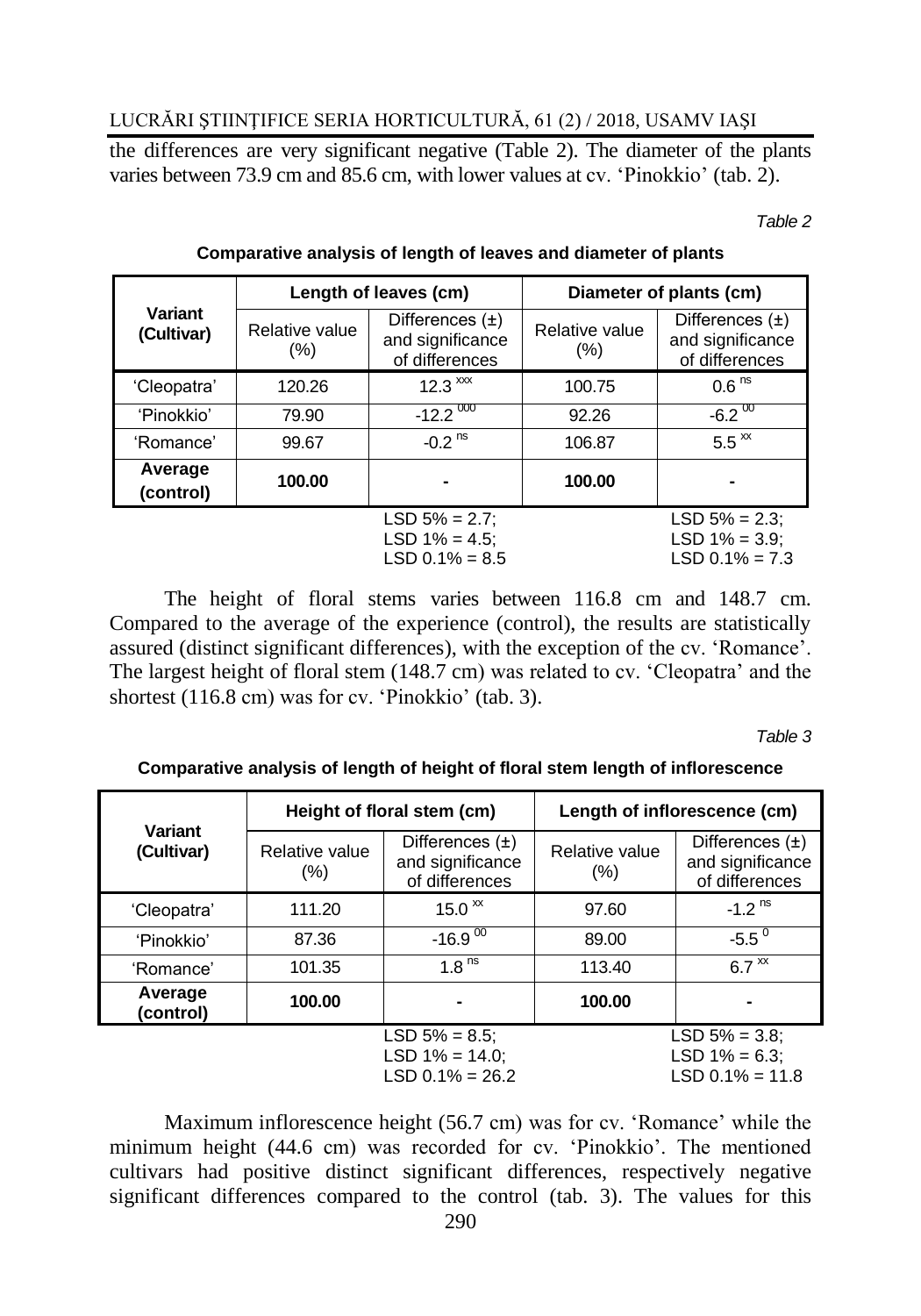character were closer to the control for cv. 'Cleopatra', so the differences were insignificant (tab. 3).

An important characteristic when designing a garden is to choosing plants and gardeners should consider the flowering period. Generally, *Eremurus* plants bloom in April-June and has a relatively short flowering period. In the studied hybrids, flowering begins around 24-26 May and ends on June 20-22 (tab. 4). Flowering stages analyzed are:

- flowering (first flower buds are opening);

- full flowering (most of flowers are opened);

- end of flowering (no more new buds are opening and the fruits appear at the base of inflorescence).

*Table 4*

|      | Calendar<br>(Month/ day) | 'Cleopatra'        | 'Pinokkio'     | 'Romance'          |
|------|--------------------------|--------------------|----------------|--------------------|
|      | 24                       |                    |                | 0                  |
|      | $\overline{25}$          |                    |                | $\overline{\odot}$ |
|      | 26                       | 0                  |                | $\odot$            |
|      | 27                       | $\overline{\odot}$ |                | @                  |
| Nay  | 28                       | 0                  |                | @                  |
|      | 29                       | @                  |                | @                  |
|      | 30                       | @                  | 0              | @                  |
|      | 31                       | @                  | $\odot$        | @                  |
|      | 1                        | $^{\circledR}$     | 0              | $^{\circledR}$     |
|      | $\overline{2}$           | @                  | 0              | @                  |
|      | $\overline{3}$           | @                  | @              | @                  |
|      | $\overline{4}$           | @                  | @              | @                  |
|      | $\overline{5}$           | @                  | @              | @                  |
|      | $\overline{6}$           | $^{\circledR}$     | @              | @                  |
|      | $\overline{7}$           | @                  | @              | @                  |
|      | 8                        | @                  | $^{\circledR}$ | @                  |
|      | 9                        | @                  | @              | @                  |
|      | 10                       | $^{\circledR}$     | @              | @                  |
| June | 11                       | @                  | @              | @                  |
|      | $\overline{12}$          | $^{\circledR}$     | @              | @                  |
|      | 13                       | @                  | @              | @                  |
|      | 14                       | @                  | @              | @                  |
|      | 15                       | @                  | @              | @                  |
|      | $\overline{16}$          | @                  | @              | φ                  |
|      | 17                       | φ                  | $^{\circledR}$ | ф                  |
|      | 18                       | φ                  | @              |                    |
|      | 19                       | ф                  | @              |                    |
|      | 20                       |                    | ф              |                    |
|      | 21                       |                    | φ              |                    |
|      | $\overline{22}$          |                    | φ              |                    |

Evaluation of flowering period of *Eremurus* cultivars

**Legend:** ʘ - flowering; ֎ - full flowering; ɸ - end of flowering